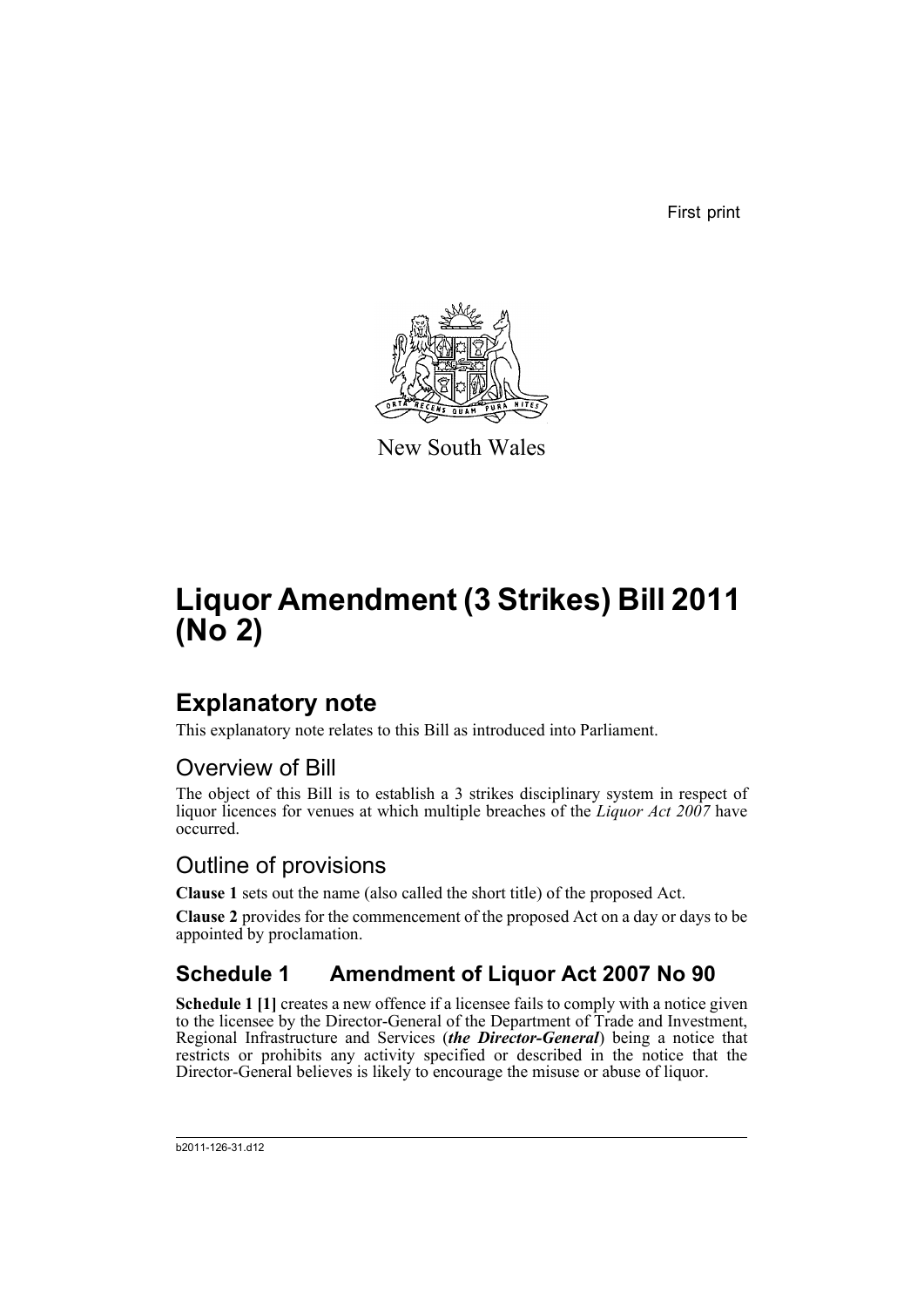Explanatory note

**Schedule 1 [2]** inserts a new Part 9A into the *Liquor Act 2007* (the *Principal Act*) that sets out a 3 strikes disciplinary system.

**Proposed section 144A** makes it clear that the proposed Part operates alongside Part 9 (Disciplinary action) of the Principal Act and does not affect the operation of that Part.

**Proposed section 144B** defines the terms *business owner* (a person who owns the business carried on under a liquor licence), *prescribed offence* (certain specified offences under the Principal Act or offences under the Principal Act or the regulations that are prescribed by the regulations), *relevant person* (the licensee or manager of the licensed premises), *remedial action* (any action that the Director-General or the Authority is authorised or required to take under proposed section 144E or 144F) and *reviewable decision* (a decision under Division 2 of proposed Part 9A).

**Proposed section 144C** sets out the circumstances in which a person commits a prescribed offence, sets out what is to occur if a conviction is overturned on appeal and also sets out when offences occurring close together in time are taken to be a single offence.

**Proposed section 144D** sets out the circumstances in which strikes are incurred in respect of a liquor licence (a *licence*). A first strike is incurred if a relevant person commits a prescribed offence. A second strike is incurred if a relevant person commits a prescribed offence and the Director-General decides that a second strike should be incurred because of the seriousness of any harm that may have resulted from, or been associated with, the commission of the offence. A third strike is incurred if a relevant person commits a prescribed offence and the Casino, Liquor and Gaming Control Authority (the *Authority*) decides that a third strike should be incurred because of the seriousness of any harm that may have resulted from, or been associated with, the commission of the offence. A strike comes into force on the day on which the offence that caused the strike was committed and expires 3 years after that day.

**Proposed section 144E** sets out the remedial action that can be taken if 1 or 2 strikes are in force in respect of a licence. The Director-General may impose certain conditions on a licence that has incurred 1 or 2 strikes including conditions relating to the use of plans of management and incident registers, prohibitions on the use of glass, engagement of persons to promote the responsible service of alcohol, the notification of persons that a strike has been incurred, and in the case of a club licence, requiring training to be undertaken by members of the governing body of the club. If the licence has incurred 2 strikes, conditions may also relate to the persons who may be appointed as a manager, the implementation of security measures, prohibiting the sale or supply of liquor at certain times, prohibiting patrons from entering at certain times, prohibiting the sale or supply of certain types of liquor and prohibiting certain types of entertainment. The regulations may prescribe other matters in respect of which conditions may be imposed. A condition imposed under the proposed section remains in force until revoked by the Director-General.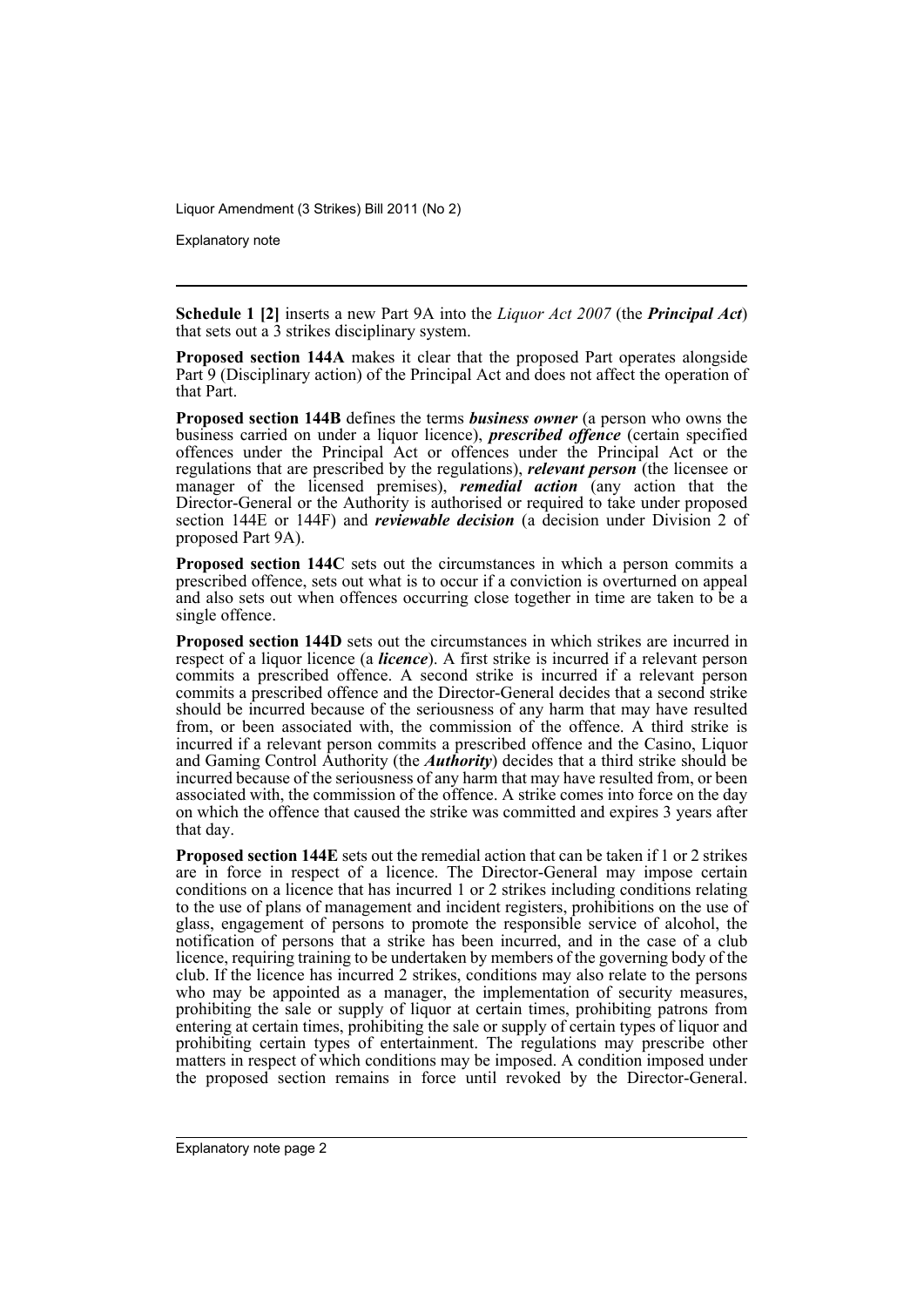Explanatory note

However, the Director-General is not to impose or vary any such condition unless satisfied that it is reasonable response to the behaviour that led to any of the strikes being incurred.

**Proposed section 144F** sets out the remedial action that can be taken if 3 strikes are in force in respect of a licence. The Authority must take action under the proposed section for the purpose of preventing the commission of any further prescribed offences by a relevant person in relation to the licence. The actions that the Authority may take include the following if the licence is not a club licence:

- (a) suspending the licence for up to 12 months,
- (b) cancelling the licence and disqualifying (for up to 12 months) the business owner and any close associate of the business owner from being granted a licence in respect of the premises to which the cancelled licence related (the *subject premises*),
- (c) disqualifying the licensee or manager of the subject premises from being the licensee or manager of the subject premises or any other licensed premises and prohibiting any such person being employed in respect of the subject premises,
- (d) imposing, varying or revoking any condition on the licence that is not inconsistent with the Principal Act.

The actions that the Authority may take include the following if the licence is a club licence:

- (a) disqualifying the secretary of the club, the manager of any of the club's premises and any member of the club's governing body from holding any of those positions or from being the secretary of any other registered club, holding any licence or managing any other licensed premises and prohibiting any such person being employed in relation to the club,
- (b) appointing a person to administer the affairs of the club,
- (c) imposing, varying or revoking any condition on the club licence that is not inconsistent with the Principal Act.

**Proposed section 144G** sets out the matters that must be taken into account when a decision-maker (the Director-General or the Authority) makes a reviewable decision in relation to a licence. It also requires a decision-maker to notify the licensee, manager and certain other persons of any decision along with reasons for the decision and information about rights to have the decision reviewed.

**Proposed section 144H** provides for reviews of reviewable decisions of the Director-General by the Authority and for reviews of reviewable decisions of the Authority by the Administrative Decisions Tribunal. An application for such a review operates to stay the reviewable decision unless the body conducting the review otherwise directs.

**Proposed section 144I** provides for the powers of the Authority when reviewing a reviewable decision of the Director-General and requires the Director-General to give effect to any decision of the Authority. The proposed section also requires a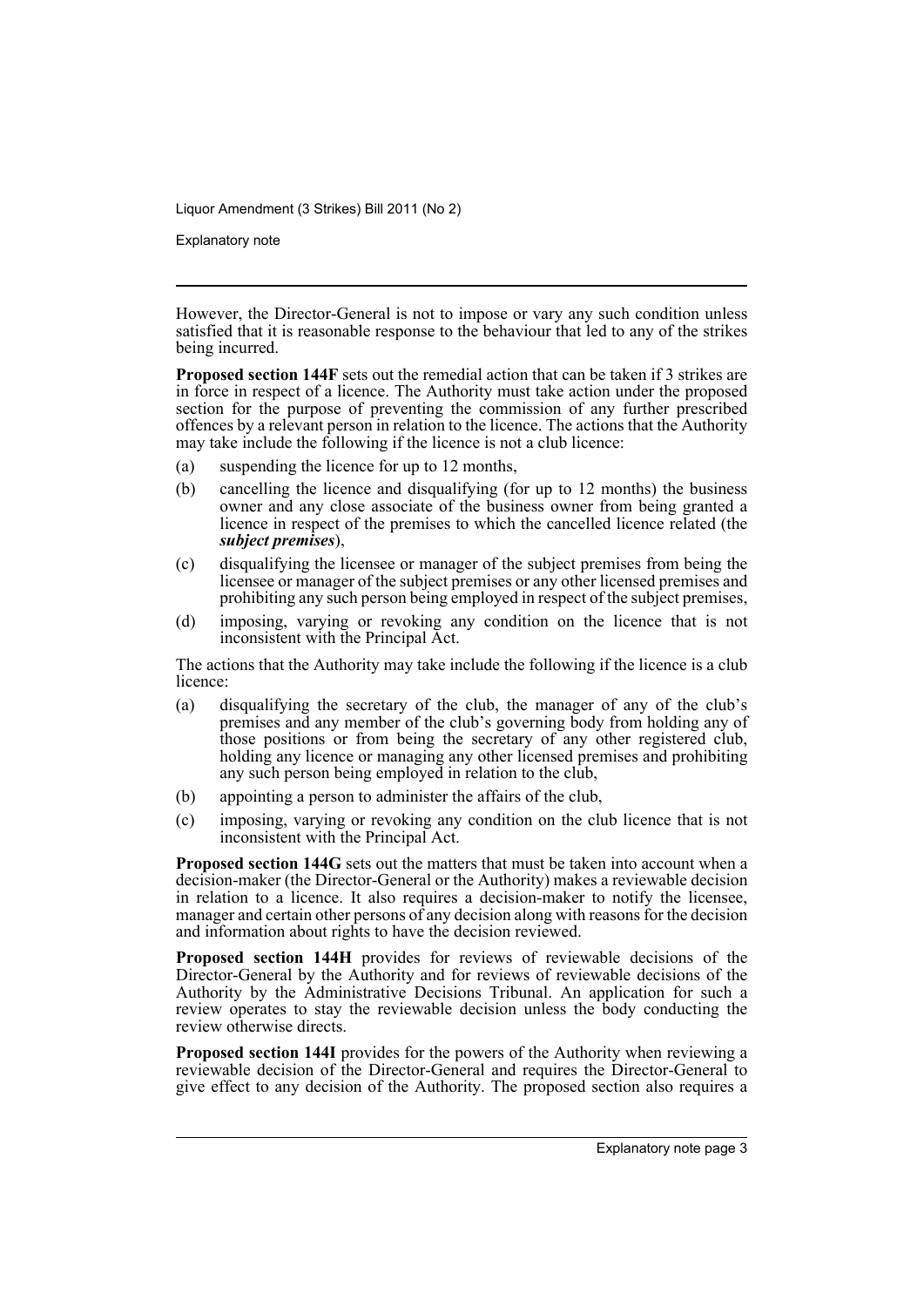Explanatory note

member of the Authority who is a party to the decision to be, or have been, a Judge or have been an Australian lawyer for  $\tilde{7}$  years.

**Proposed section 144J** provides that an appeal against a conviction for a prescribed offence does not operate to prevent a strike being incurred as a result of the commission of the offence or to prevent the taking of remedial action in respect of such a strike but an appeal does operate to suspend the operation of any such remedial action until the appeal is determined or withdrawn. The proposed section also permits the Director-General or the Authority to replace remedial action if satisfied that circumstances have changed during the period that the operation of remedial action is suspended.

**Proposed section 144K** provides for a review of the proposed Part after 4 years.

**Schedule 1 [5]** provides that the proposed Part does not apply to offences occurring before the commencement of that Part.

**Schedule 1 [3]** makes a consequential amendment.

**Schedule 1 [4]** permits the Governor to make regulations of a savings or transitional nature consequent on the enactment of the proposed Act.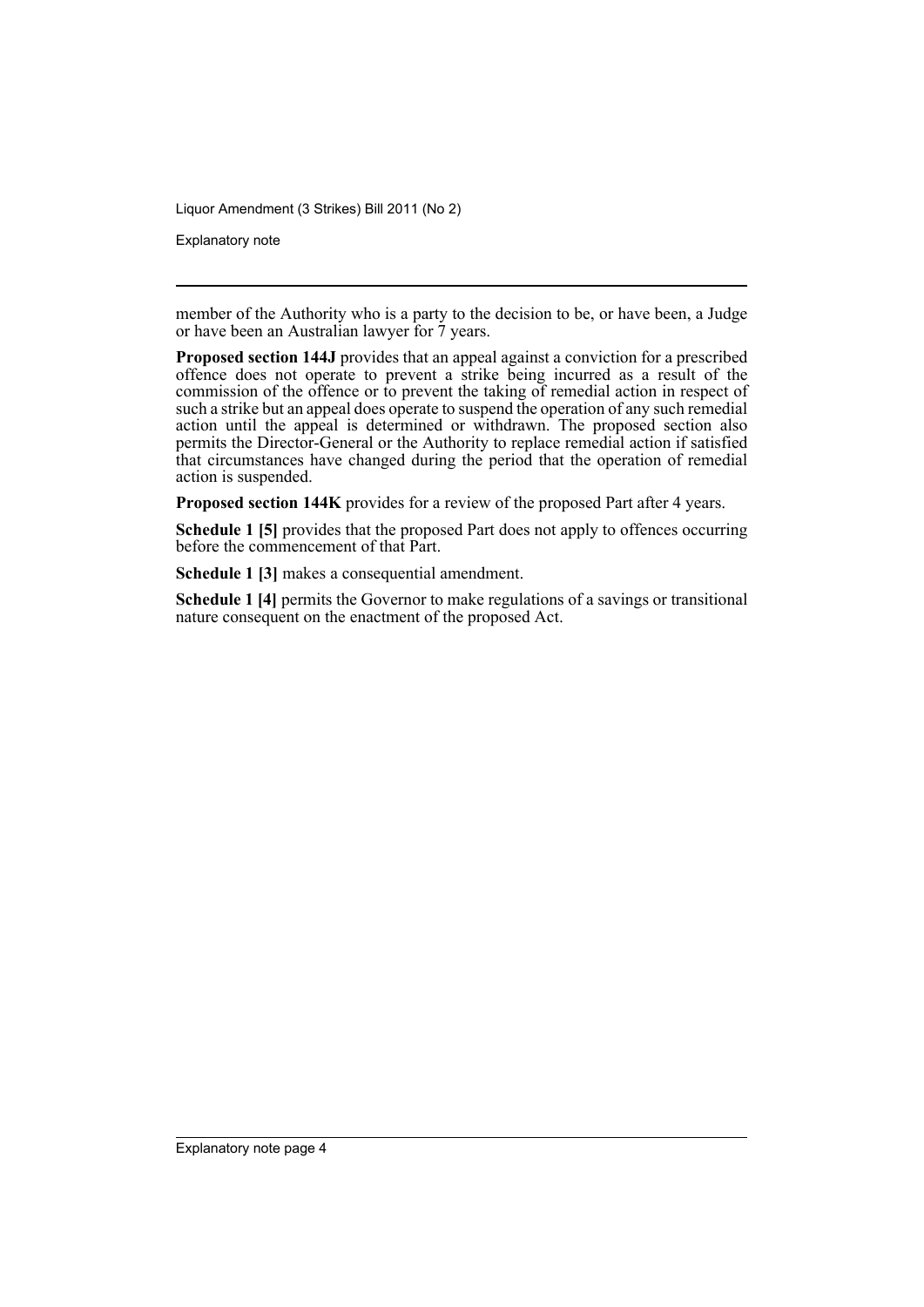First print



New South Wales

# **Liquor Amendment (3 Strikes) Bill 2011 (No 2)**

# **Contents**

|                                               | Page |
|-----------------------------------------------|------|
| Name of Act                                   |      |
| 2 Commencement                                |      |
| Schedule 1 Amendment of Liquor Act 2007 No 90 |      |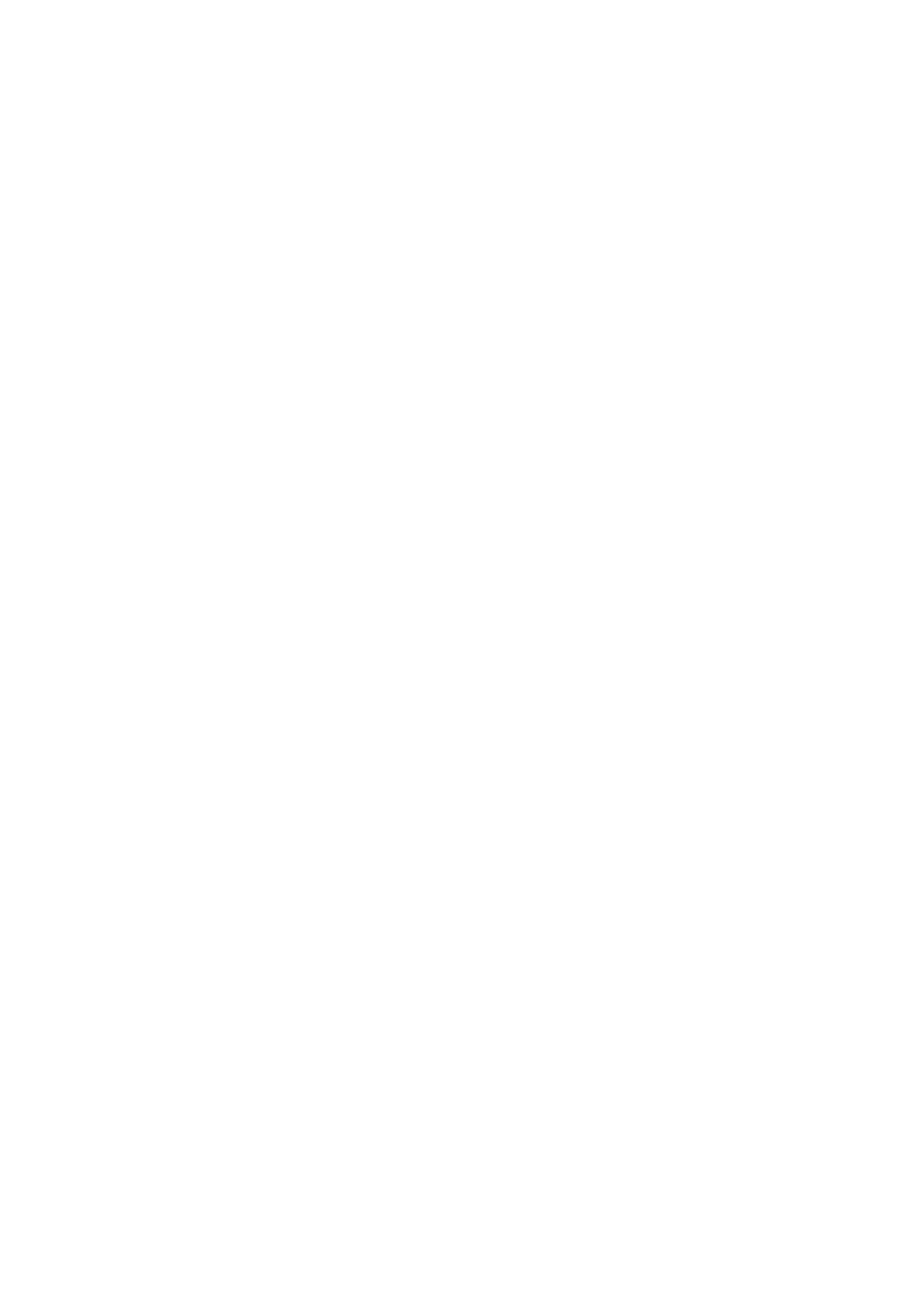

New South Wales

# **Liquor Amendment (3 Strikes) Bill 2011 (No 2)**

No , 2011

## **A Bill for**

An Act to amend the *Liquor Act 2007* to introduce a 3 strikes disciplinary system for licences in respect of premises on which multiple breaches of that Act have occurred; and for other purposes.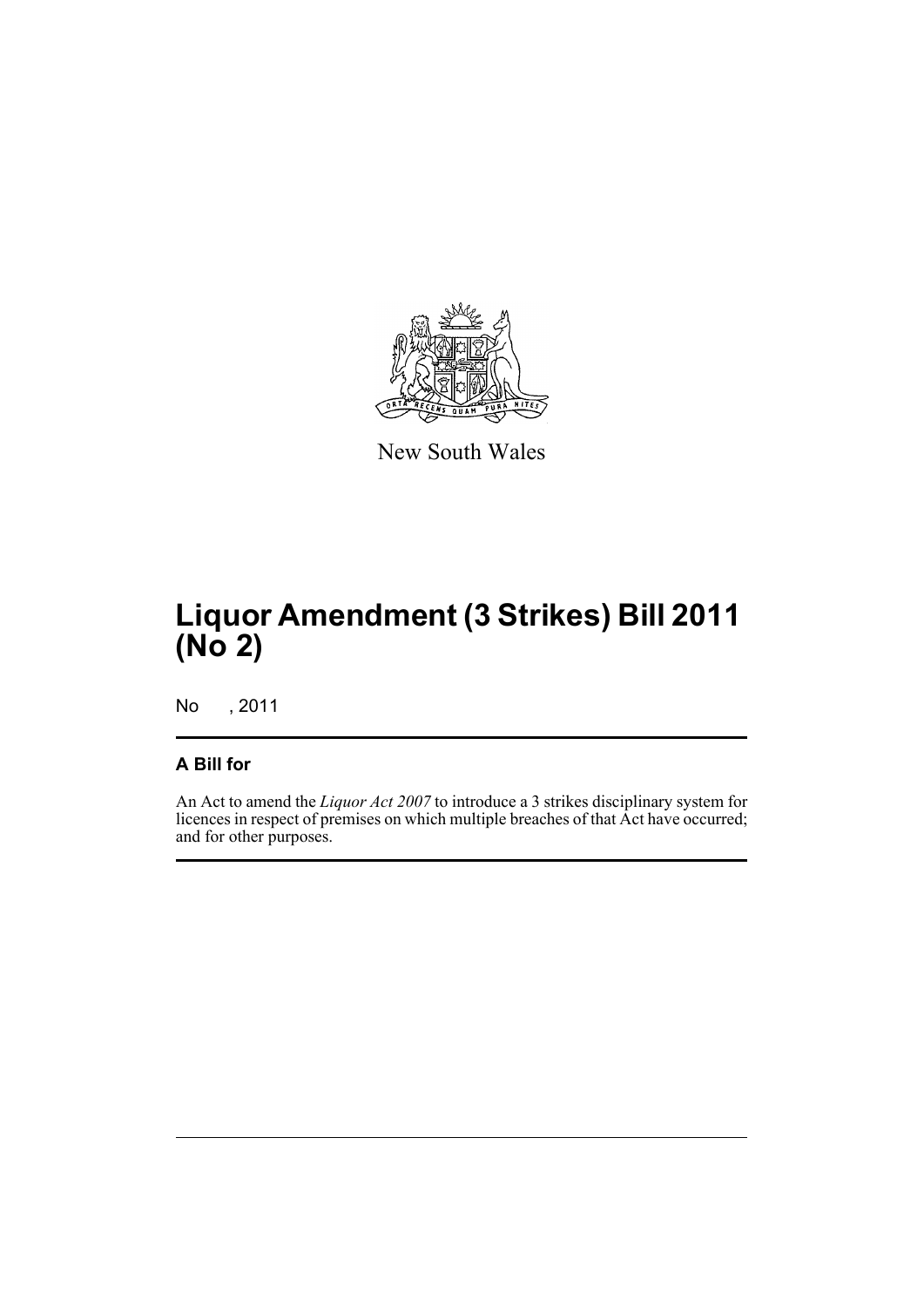<span id="page-7-1"></span><span id="page-7-0"></span>

| The Legislature of New South Wales enacts:                           | 1              |
|----------------------------------------------------------------------|----------------|
| Name of Act                                                          | $\mathcal{P}$  |
| This Act is the Liquor Amendment (3 Strikes) Act 2011.               | 3              |
| Commencement                                                         | $\overline{a}$ |
| This Act commences on a day or days to be appointed by proclamation. | 5              |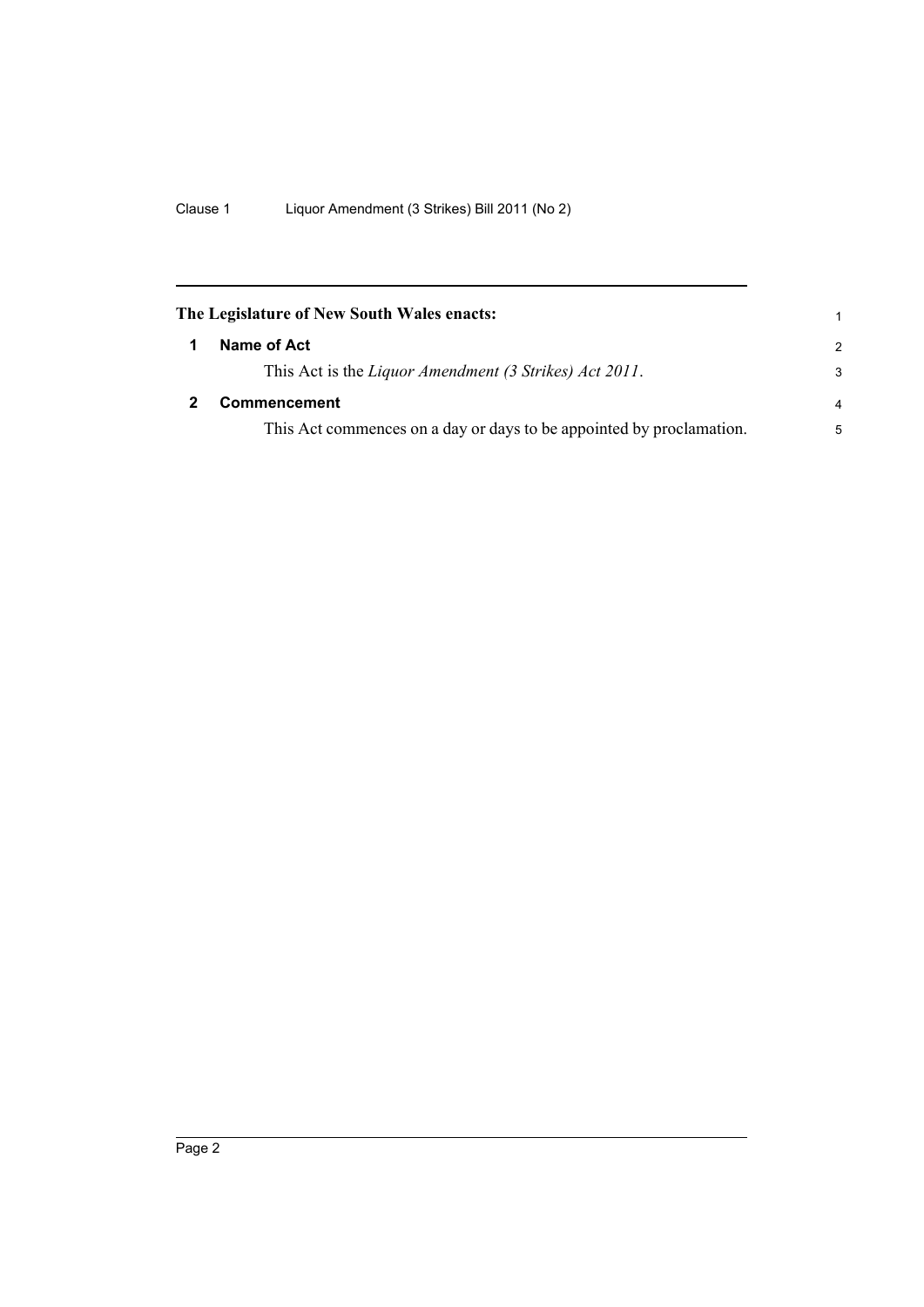Amendment of Liquor Act 2007 No 90 Schedule 1

<span id="page-8-0"></span>

|     | <b>Schedule 1</b> |                      | <b>Amendment of Liquor Act 2007 No 90</b>                                                                                                                                                                                                                                                                                                                                     | $\mathbf{1}$                              |
|-----|-------------------|----------------------|-------------------------------------------------------------------------------------------------------------------------------------------------------------------------------------------------------------------------------------------------------------------------------------------------------------------------------------------------------------------------------|-------------------------------------------|
| [1] |                   | <b>Section 102A</b>  |                                                                                                                                                                                                                                                                                                                                                                               | $\overline{2}$                            |
|     |                   |                      | Insert after section 102:                                                                                                                                                                                                                                                                                                                                                     | 3                                         |
|     | 102A              |                      | Director-General may restrict or prohibit activities that encourage<br>misuse or abuse of liquor                                                                                                                                                                                                                                                                              | 4<br>5                                    |
|     |                   | (1)                  | The Director-General may, by notice in writing given to a<br>licensee, restrict or prohibit the licensee carrying on, or<br>permitting on the licensed premises, any activity specified or<br>described in the notice that, in the opinion of the<br>Director-General, is likely to encourage misuse or abuse of liquor<br>(such as binge drinking or excessive consumption). | 6<br>$\overline{7}$<br>8<br>9<br>10<br>11 |
|     |                   | (2)                  | A licensee who, without reasonable excuse, fails to comply with<br>a notice under this section is guilty of an offence.                                                                                                                                                                                                                                                       | 12<br>13                                  |
|     |                   |                      | Maximum penalty: 50 penalty units.                                                                                                                                                                                                                                                                                                                                            | 14                                        |
| [2] | Part 9A           |                      |                                                                                                                                                                                                                                                                                                                                                                               | 15                                        |
|     |                   | Insert after Part 9: |                                                                                                                                                                                                                                                                                                                                                                               | 16                                        |
|     |                   |                      | Part 9A Disciplinary action-3 strikes                                                                                                                                                                                                                                                                                                                                         | 17                                        |
|     |                   | <b>Division 1</b>    | <b>Preliminary</b>                                                                                                                                                                                                                                                                                                                                                            | 18                                        |
|     | 144A              |                      | Part does not limit Part 9                                                                                                                                                                                                                                                                                                                                                    | 19                                        |
|     |                   |                      | This Part does not limit the operation of Part 9.                                                                                                                                                                                                                                                                                                                             | 20                                        |
|     | 144B              |                      | <b>Definitions</b>                                                                                                                                                                                                                                                                                                                                                            | 21                                        |
|     |                   |                      | In this Part:                                                                                                                                                                                                                                                                                                                                                                 | 22                                        |
|     |                   |                      | <b>business owner</b> , in relation to a licence, means an owner of the<br>business carried on under the licence.                                                                                                                                                                                                                                                             | 23<br>24                                  |
|     |                   |                      | <i>prescribed offence</i> , in relation to a licence, means an offence<br>against any of the following provisions of this Act (or a provision<br>of this Act or the regulations that is prescribed by the regulations)<br>that was committed on or in relation to the premises to which the<br>licence relates:                                                               | 25<br>26<br>27<br>28<br>29                |
|     |                   |                      | section 9 (sale or supply of liquor contrary to licence), but<br>(a)<br>only where the offence relates to the sale or supply of<br>liquor on or in relation to the premises outside of the<br>trading hours for those premises,                                                                                                                                               | 30<br>31<br>32<br>33                      |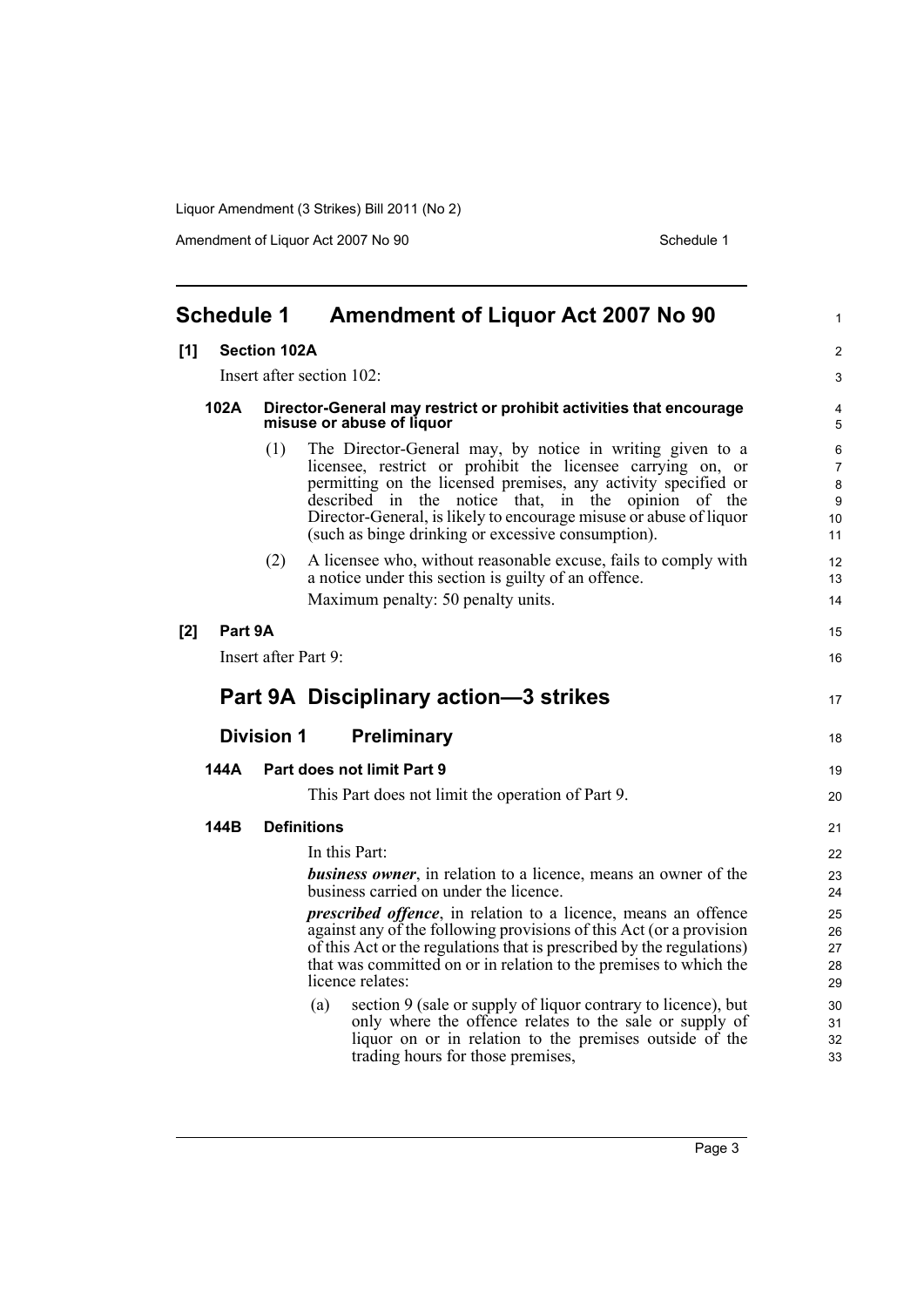|     | (b)      | section 11 (2) (breach of licence condition) but only in<br>respect of conditions imposed under section 144E or<br>clauses 2A–5 or 7 of Schedule 4,                                                | 1<br>$\overline{c}$<br>3 |
|-----|----------|----------------------------------------------------------------------------------------------------------------------------------------------------------------------------------------------------|--------------------------|
|     | (c)      | section $73$ (1) (a) or (b) (permitting intoxication or<br>indecent, violent or quarrelsome conduct),                                                                                              | 4<br>5                   |
|     | (d)      | section 73 (2) (selling or supplying liquor to an intoxicated<br>person),                                                                                                                          | 6<br>7                   |
|     | (e)      | section 74 (1) (b) or (2) (permitting the sale, possession or<br>use of a prohibited plant or drug),                                                                                               | 8<br>9                   |
|     | (f)      | section 75 (3) (failure to comply with a direction given by<br>the Director-General),                                                                                                              | 10<br>11                 |
|     | (g)      | section 82 (6) (failure to comply with a short-term closure<br>order),                                                                                                                             | 12<br>13                 |
|     | (h)      | section 84 (7) (failure to comply with a long-term closure<br>order),                                                                                                                              | 14<br>15                 |
|     | (i)      | section 102A (2) (failure to comply with a notice issued by<br>the Director-General),                                                                                                              | 16<br>17                 |
|     | (j)      | section 117 (1), (2) or (8) (selling or supplying liquor to a<br>minor or allowing such sale or supply),                                                                                           | 18<br>19                 |
|     | (k)      | section 149 (licensees and managers liable for act of<br>employees etc) in respect of a contravention of section<br>73 (2), 75 (3) or 117 (1) or (2).                                              | 20<br>21<br>22           |
|     |          | <i>relevant person</i> , in relation to a licence, means the licensee or<br>manager of the premises to which the licence relates.                                                                  | 23<br>24                 |
|     | or 144F. | <b>remedial action</b> means any action that the Director-General or<br>the Authority is authorised or required to take under section 144E                                                         | 25<br>26<br>27           |
|     |          | <i>reviewable decision</i> means a decision under Division 2.                                                                                                                                      | 28                       |
|     |          | <b>Committing a prescribed offence</b>                                                                                                                                                             | 29                       |
| (1) |          | For the purposes of this Part, a person commits a prescribed<br>offence if:                                                                                                                        | 30<br>31                 |
|     | (a)      | a court convicts the person for the offence (whether or not<br>it imposes any penalty), or                                                                                                         | 32<br>33                 |
|     | (b)      | an amount is paid under a penalty notice in respect of the<br>offence.                                                                                                                             | 34<br>35                 |
| (2) |          | However, an offence is taken not to have been committed if the<br>conviction for the offence is overturned on appeal and, in such a<br>case, any strike based on the conviction is revoked and any | 36<br>37<br>38           |

**144C**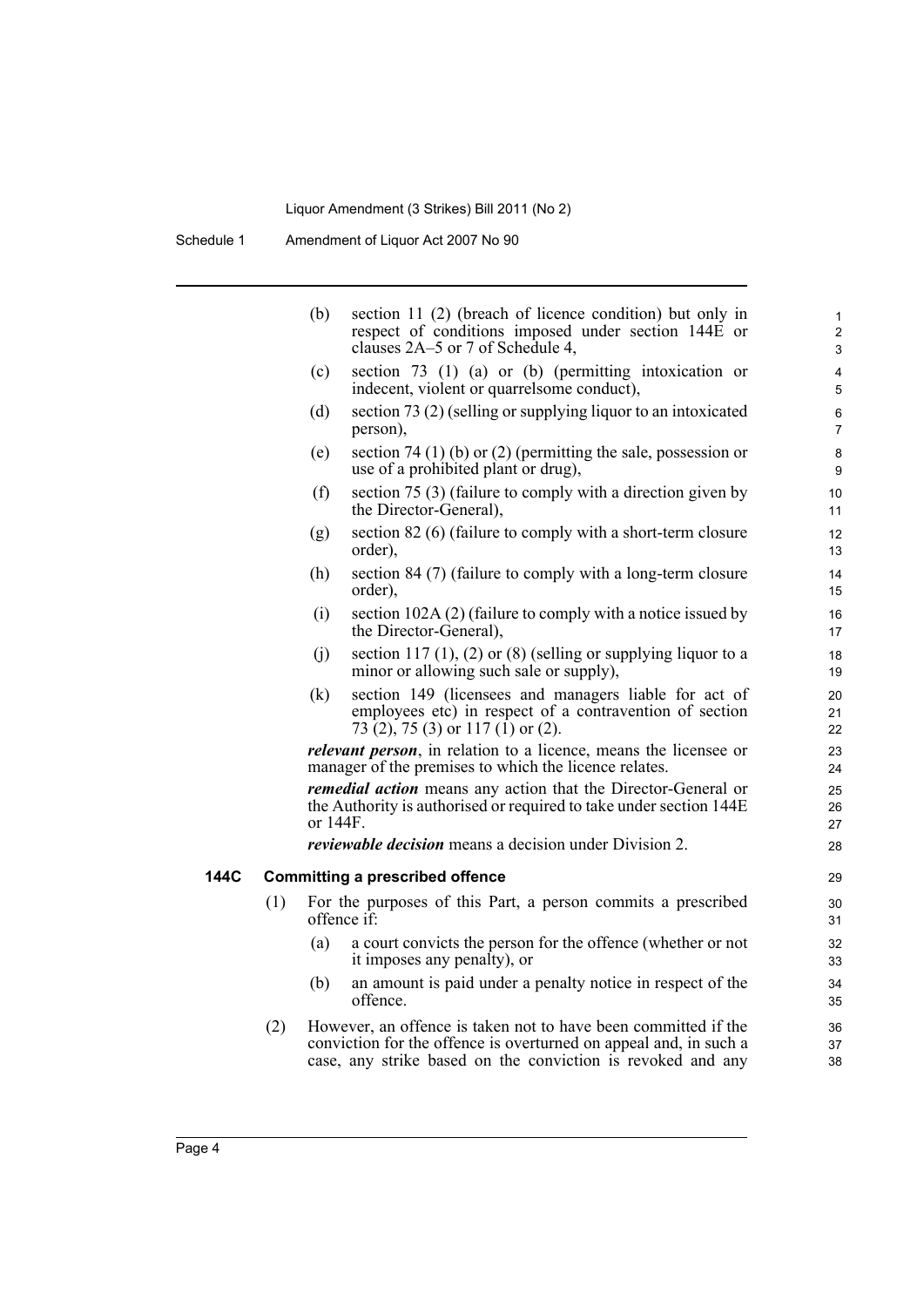Amendment of Liquor Act 2007 No 90 Schedule 1

remedial action taken as the result of the strike ceases to have effect.

(3) Prescribed offences that are committed in relation to a particular licence within a single 24 hour period are taken, for the purposes of this Part, to be a single prescribed offence.

#### **Division 2 Strikes**

**144D Incurring strikes**

### 6 7

### (1) A first strike is incurred in respect of a licence if no other strike is in force in respect of the licence and a relevant person in relation to the licence commits a prescribed offence.

- (2) A second strike is incurred in respect of a licence if:
	- (a) a relevant person in relation to the licence commits a prescribed offence, and
	- (b) one strike was in force in respect of the licence when the offence was committed, and
	- (c) the Director-General decides that a second strike should be incurred because of the seriousness of any harm that may have resulted from, or been associated with, the commission of the offence.
- (3) A third strike is incurred in respect of a licence if:
	- (a) a relevant person in relation to the licence commits a prescribed offence, and
	- (b) 2 strikes were in force in respect of the licence when the offence was committed, and
	- (c) the Authority decides that a third strike should be incurred taking the following into account:
		- (i) the seriousness of any harm that may have resulted from, or been associated with, the commission of the offence,
		- (ii) any other matter that may be prescribed by the regulations.
- (4) A strike comes into force on the day on which the offence that caused the strike was committed.
- (5) A strike expires on the day occurring 3 years after the day on which it comes into force.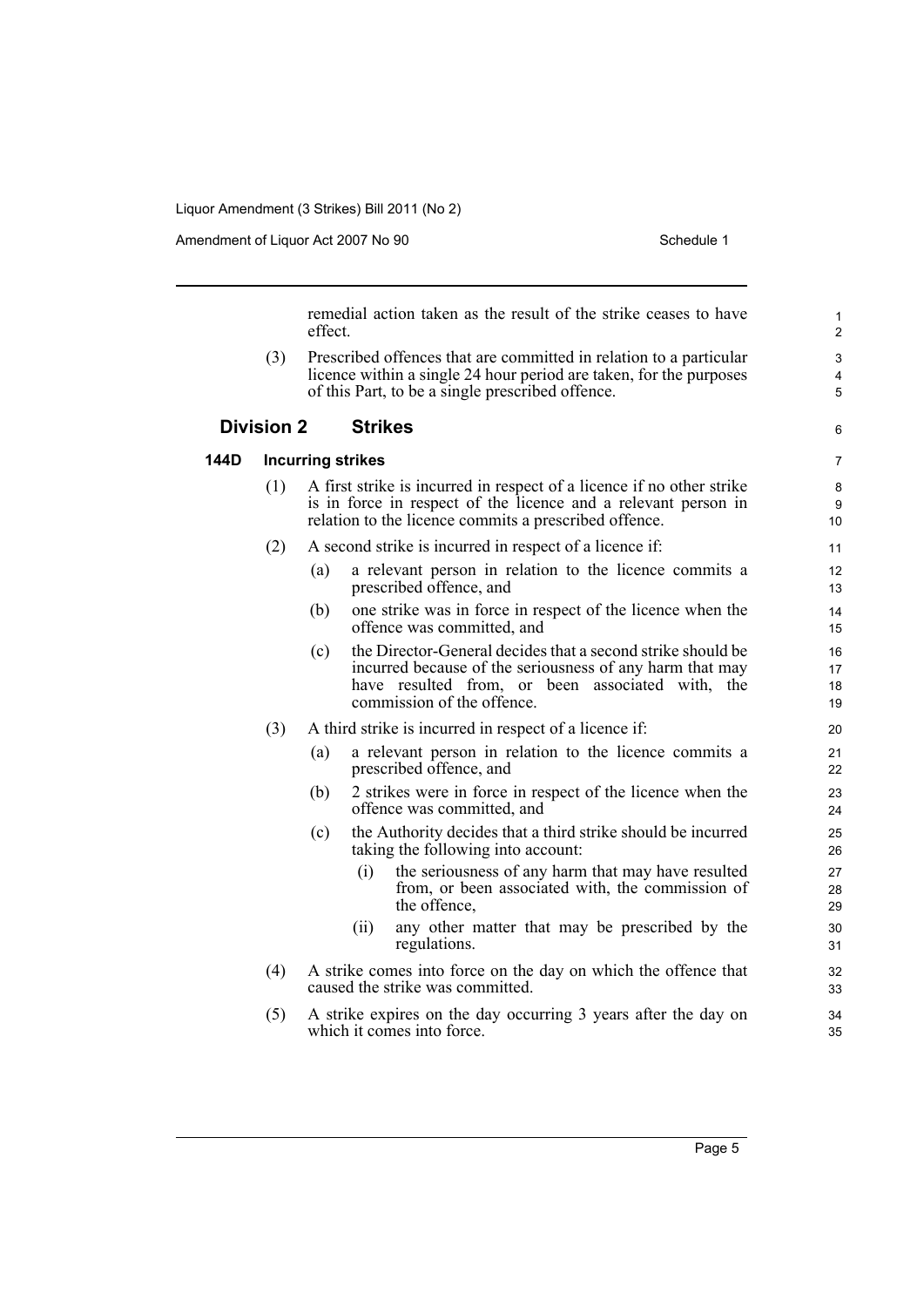Schedule 1 Amendment of Liquor Act 2007 No 90

|      | (6) | The expiration of a strike does not affect the continued operation<br>of remedial action taken under this Division in respect of the<br>strike.                                                                            | $\mathbf{1}$<br>$\overline{c}$<br>3 |
|------|-----|----------------------------------------------------------------------------------------------------------------------------------------------------------------------------------------------------------------------------|-------------------------------------|
| 144E |     | 1 or 2 strikes-remedial action                                                                                                                                                                                             | $\overline{4}$                      |
|      | (1) | The Director-General may, if 1 or 2 strikes are in force in respect<br>of a licence, impose conditions on the licence relating to any one<br>or more of the following:                                                     | 5<br>6<br>$\overline{7}$            |
|      |     | the use of plans of management and incident registers in<br>(a)<br>respect of the licensed premises,                                                                                                                       | 8<br>9                              |
|      |     | (b)<br>the prohibition of the use of glass or other breakable<br>containers on the licensed premises,                                                                                                                      | 10<br>11                            |
|      |     | the engagement of persons to promote the responsible<br>(c)<br>service of alcohol at the licensed premises,                                                                                                                | 12<br>13                            |
|      |     | (d)<br>the notification of persons, by the licensee, that the strike<br>has been incurred,                                                                                                                                 | 14<br>15                            |
|      |     | in the case of a club licence—requiring members of the<br>(e)<br>governing body of the club to undergo training,                                                                                                           | 16<br>17                            |
|      |     | (f)<br>any other matter that may be prescribed by the regulations.                                                                                                                                                         | 18                                  |
|      | (2) | The Director-General may, if 2 strikes are in force in respect of a<br>licence, impose conditions on the licence relating to any one or<br>more of the following:                                                          | 19<br>20<br>21                      |
|      |     | the persons who may be appointed as a manager of the<br>(a)<br>licensed premises,                                                                                                                                          | 22<br>23                            |
|      |     | (b)<br>the implementation of security measures in respect of the<br>licensed premises,                                                                                                                                     | 24<br>25                            |
|      |     | the prohibition of the sale or supply of liquor on the<br>(c)<br>licensed premises before 10 am or after 11 pm (or both),                                                                                                  | 26<br>27                            |
|      |     | (d)<br>the prohibition of patrons entering the licensed premises at<br>certain times,                                                                                                                                      | 28<br>29                            |
|      |     | the prohibition of the sale or supply of certain types of<br>(e)<br>liquor on the licensed premises (including liquor with a<br>high alcohol content or liquor that is intended to be<br>consumed rapidly such as a shot), | 30<br>31<br>32<br>33                |
|      |     | the prohibition of certain types of entertainment on the<br>(f)<br>licensed premises,                                                                                                                                      | 34<br>35                            |
|      |     | any other matter that may be prescribed by the regulations.<br>(g)                                                                                                                                                         | 36                                  |
|      | (3) | The Director-General may vary or revoke a condition imposed<br>under this section at any time.                                                                                                                             | 37<br>38                            |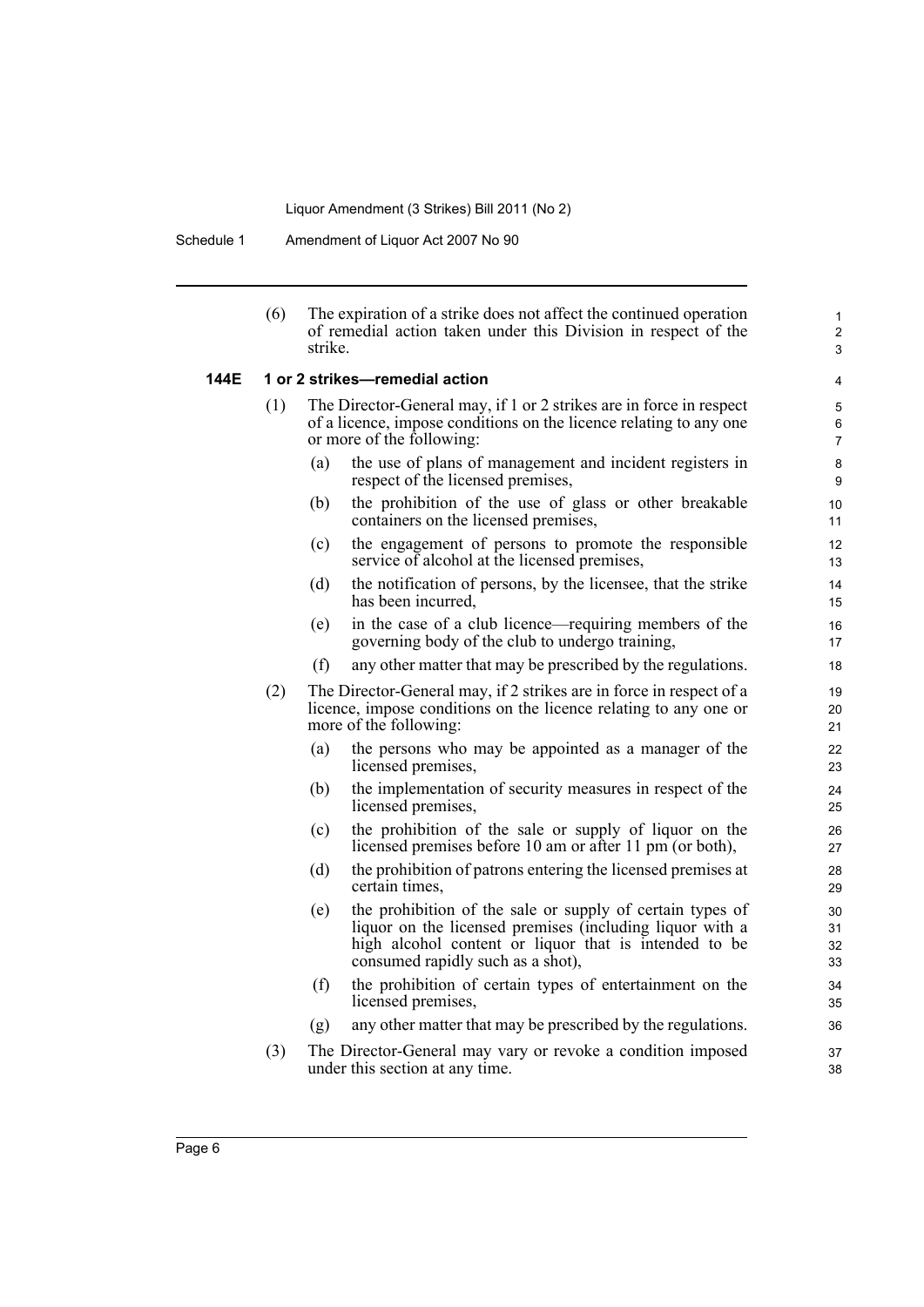Amendment of Liquor Act 2007 No 90 Schedule 1

**144F 3 strikes—remedial action**

| (4) | The Director-General is not to impose or vary a condition under<br>this section in respect of a licence unless the Director-General is<br>satisfied that the condition (or condition as varied) is a reasonable<br>response to the behaviour that led to any of the strikes being<br>incurred in respect of the licence.                     | 1<br>$\overline{2}$<br>3<br>4<br>5 |
|-----|----------------------------------------------------------------------------------------------------------------------------------------------------------------------------------------------------------------------------------------------------------------------------------------------------------------------------------------------|------------------------------------|
| (5) | A condition imposed under this section remains in force until<br>revoked by the Director-General.                                                                                                                                                                                                                                            | 6<br>7                             |
| (6) | Nothing in this section limits the power of the Director-General<br>to impose, vary or revoke conditions under any other provision of<br>this Act.                                                                                                                                                                                           | 8<br>9<br>10                       |
|     | 3 strikes—remedial action                                                                                                                                                                                                                                                                                                                    | 11                                 |
| (1) | When 3 strikes are incurred in respect of a licence, the Authority<br>must take action under this section for the purpose of preventing<br>the commission of any further prescribed offences by a relevant<br>person in relation to the licence.                                                                                             | 12<br>13<br>14<br>15               |
| (2) | The Authority must also take action under this section for that<br>purpose if the Authority becomes aware that a relevant person in<br>relation to the licence committed a prescribed offence while<br>3 strikes were in force in respect of the licence.                                                                                    | 16<br>17<br>18<br>19               |
| (3) | Licences other than club licences                                                                                                                                                                                                                                                                                                            | 20                                 |
|     | If the licence is a licence other than a club licence, the action that<br>the Authority is to take is one or more of the following actions<br>that the Authority considers to be reasonably necessary for the<br>purpose of preventing the commission of any further prescribed<br>offences by a relevant person in relation to the licence: | 21<br>22<br>23<br>24<br>25         |
|     | suspend the licence for up to 12 months,<br>(a)                                                                                                                                                                                                                                                                                              | 26                                 |
|     | cancel the licence and disqualify (for up to 12 months) any<br>(b)<br>of the following persons from being granted a licence in<br>respect of the premises to which the cancelled licence<br>related (the <i>subject premises</i> ):                                                                                                          | 27<br>28<br>29<br>30               |
|     | (i)<br>any person who was a business owner under the<br>cancelled licence at the time the third strike was<br>incurred,                                                                                                                                                                                                                      | 31<br>32<br>33                     |
|     | any close associate of any such business owner,<br>(ii)                                                                                                                                                                                                                                                                                      | 34                                 |
|     | (c)<br>disqualify (permanently or for a specified period) any<br>person who was the licensee or manager of the subject<br>premises at the time the third strike was incurred from<br>holding a licence in respect of, or managing, the subject                                                                                               | 35<br>36<br>37<br>38               |

premises or any other licensed premises,

39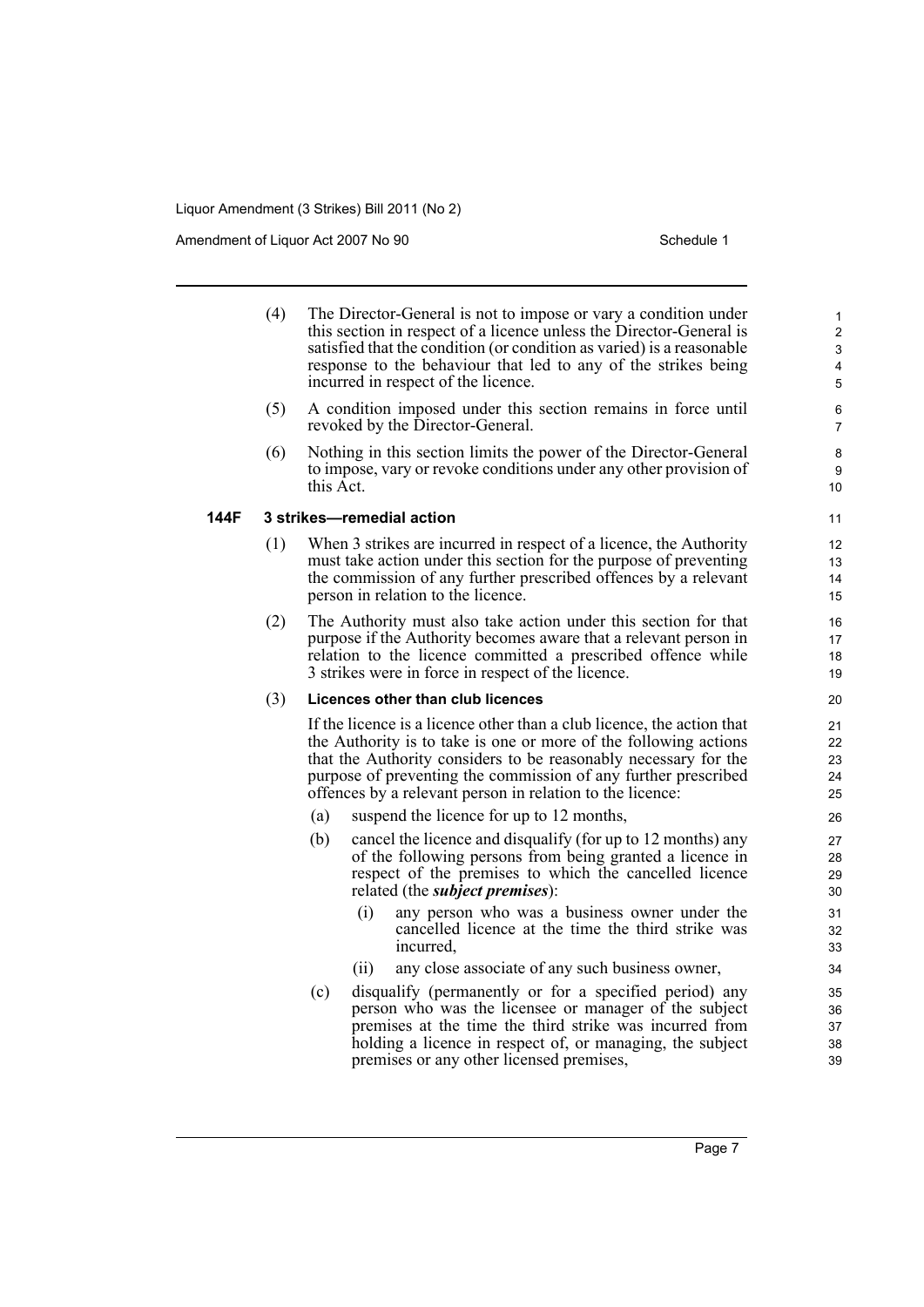|     | (d)<br>(e) | impose a condition on the licence, or any subsequent<br>licence issued in respect of the subject premises, that a<br>person who is disqualified under paragraph (c) must not be<br>employed or otherwise engaged as an employee or agent of<br>the licensee or manager of those premises,<br>impose, vary or revoke any condition on the licence that is | 1<br>$\overline{2}$<br>3<br>4<br>5<br>6 |
|-----|------------|----------------------------------------------------------------------------------------------------------------------------------------------------------------------------------------------------------------------------------------------------------------------------------------------------------------------------------------------------------|-----------------------------------------|
|     |            | not inconsistent with this Act.                                                                                                                                                                                                                                                                                                                          | 7                                       |
| (4) |            | <b>Club licences</b>                                                                                                                                                                                                                                                                                                                                     | 8                                       |
|     |            | If the licence is a club licence, the action that the Authority is to<br>take is one or more of the following actions that the Authority<br>considers to be reasonably necessary for the purpose of<br>preventing the commission of any further prescribed offences by<br>a relevant person in relation to the licence:                                  | 9<br>10<br>11<br>12<br>13               |
|     | (a)        | disqualify (permanently or for a specified period) a person<br>who held any of the following positions at the time the<br>third strike was incurred from holding any of those<br>positions:                                                                                                                                                              | 14<br>15<br>16<br>17                    |
|     |            | (i)<br>secretary of the club,                                                                                                                                                                                                                                                                                                                            | 18                                      |
|     |            | (ii)<br>manager of any of the club's premises,                                                                                                                                                                                                                                                                                                           | 19                                      |
|     |            | (iii)<br>member of the governing body of the club,                                                                                                                                                                                                                                                                                                       | 20                                      |
|     | (b)        | disqualify (permanently or for a specified period) any such<br>person from being the secretary of any other registered<br>club, holding any licence or being appointed to manage<br>any other licensed premises,                                                                                                                                         | 21<br>22<br>23<br>24                    |
|     | (c)        | appoint a person to administer the affairs of the club who,<br>on appointment and until the Authority orders otherwise,<br>has, to the exclusion of any other person or body of<br>persons, the functions of the governing body of the club,                                                                                                             | 25<br>26<br>27<br>28                    |
|     | (d)        | impose a condition on the club licence that a person who is<br>disqualified under paragraph (a) must not be employed or<br>otherwise engaged as an employee or agent of the club or<br>of the manager of any of the club's premises,                                                                                                                     | 29<br>30<br>31<br>32                    |
|     | (e)        | impose, vary or revoke any condition on the club licence<br>that is not inconsistent with this Act.                                                                                                                                                                                                                                                      | 33<br>34                                |
| (5) | this Act.  | Nothing in this section limits the power of the Authority to<br>impose, vary or revoke conditions under any other provision of                                                                                                                                                                                                                           | 35<br>36<br>37                          |
| (6) |            | The Authority may undo any remedial action taken under this<br>section at any time.                                                                                                                                                                                                                                                                      | 38<br>39                                |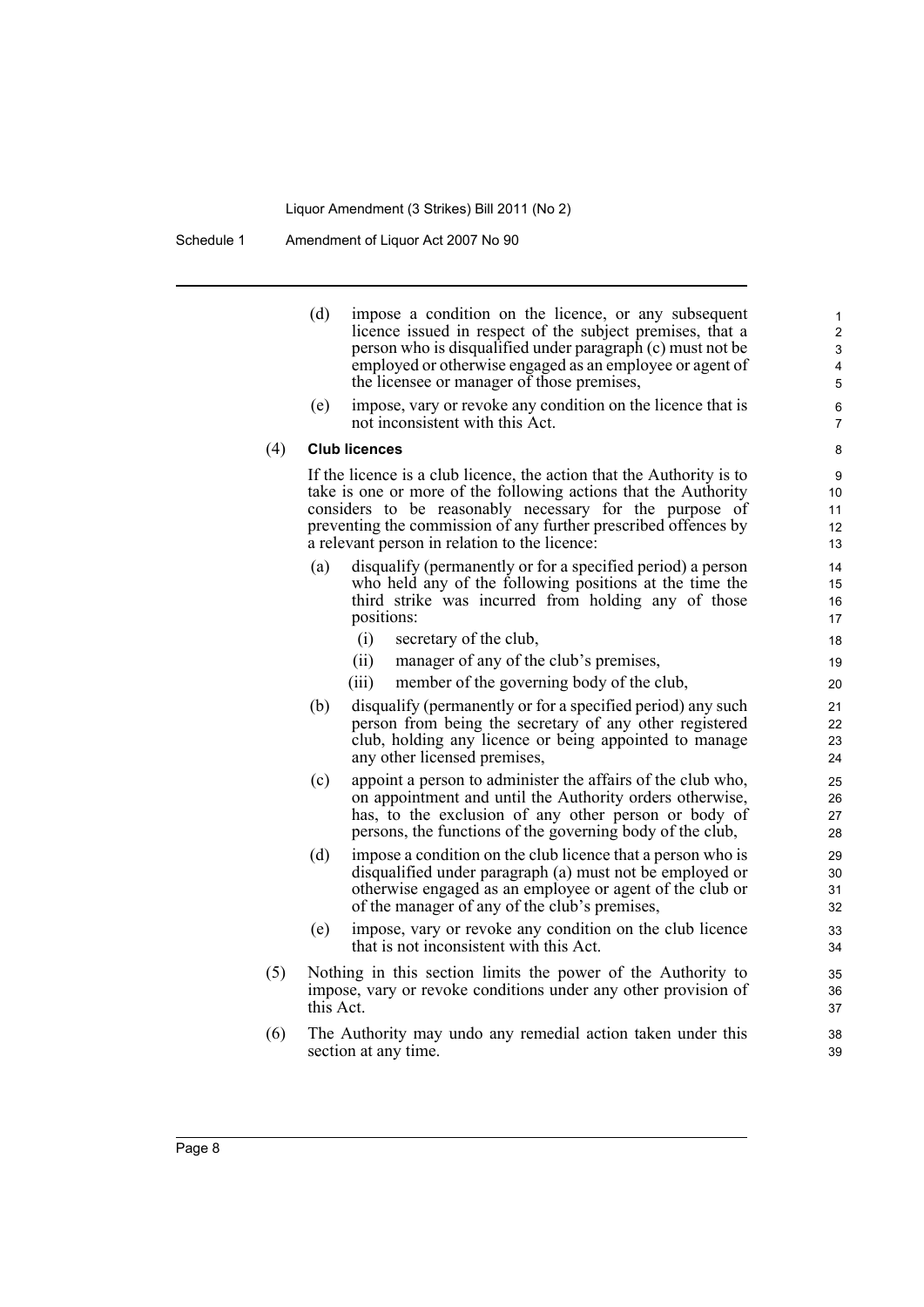Amendment of Liquor Act 2007 No 90 Schedule 1

| 144G |     | Matters to be considered by Director-General and Authority                                                                                                                                                                                                                                           | 1                                |
|------|-----|------------------------------------------------------------------------------------------------------------------------------------------------------------------------------------------------------------------------------------------------------------------------------------------------------|----------------------------------|
|      | (1) | In this section:                                                                                                                                                                                                                                                                                     | $\overline{2}$                   |
|      |     | <i>decision-maker</i> means the Director-General or the Authority.                                                                                                                                                                                                                                   | 3                                |
|      | (2) | A decision-maker must, when making a reviewable decision in<br>relation to a licence:                                                                                                                                                                                                                | 4<br>5                           |
|      |     | notify the following persons in writing that the<br>(a)<br>decision-maker is deciding the matter and invite those<br>persons to make a submission within a specified period of<br>at least 21 days:                                                                                                  | 6<br>$\overline{7}$<br>8<br>9    |
|      |     | the licensee,<br>(i)                                                                                                                                                                                                                                                                                 | 10                               |
|      |     | (ii)<br>the manager (if any) of the premises to which the<br>licence relates (the <i>licensed premises</i> ),                                                                                                                                                                                        | 11<br>12                         |
|      |     | if the decision is whether a second or third strike<br>(iii)<br>should be incurred—each interested person in the<br>business carried on under the licence (but only if the<br>person's name has been provided to the Authority<br>under section 41 or 55) and the owner of the<br>licensed premises, | 13<br>14<br>15<br>16<br>17<br>18 |
|      |     | if the decision is whether a third strike should be<br>(iv)<br>incurred—each former licensee or manager who<br>may be adversely affected by the decision,                                                                                                                                            | 19<br>20<br>21                   |
|      |     | any other person prescribed by the regulations, and<br>(v)                                                                                                                                                                                                                                           | 22                               |
|      |     | take into account any submissions received before the end<br>(b)<br>of the specified period from any of the following:                                                                                                                                                                               | 23<br>24                         |
|      |     | (i)<br>a person referred to in paragraph (a),                                                                                                                                                                                                                                                        | 25                               |
|      |     | the NSW Police Force,<br>(ii)                                                                                                                                                                                                                                                                        | 26                               |
|      |     | (iii)<br>the Office of Liquor, Gaming and Racing,<br>Department of Trade and Investment, Regional<br>Infrastructure and Services,                                                                                                                                                                    | 27<br>28<br>29                   |
|      |     | the Bureau of Crime Statistics and Research of the<br>(iv)<br>Department of Attorney General and Justice, and                                                                                                                                                                                        | 30<br>31                         |
|      |     | take into account each of the following to the extent that<br>(c)<br>the decision-maker considers it to be relevant to the<br>decision:                                                                                                                                                              | 32<br>33<br>34                   |
|      |     | (i)<br>whether the licensed premises were declared<br>premises within the meaning of Schedule 4 when<br>the offences that caused a strike are alleged to have<br>been committed,                                                                                                                     | 35<br>36<br>37<br>38             |
|      |     | the size and patron capacity of the licensed premises<br>(ii)<br>and how this may impact on the ability of the                                                                                                                                                                                       | 39<br>40                         |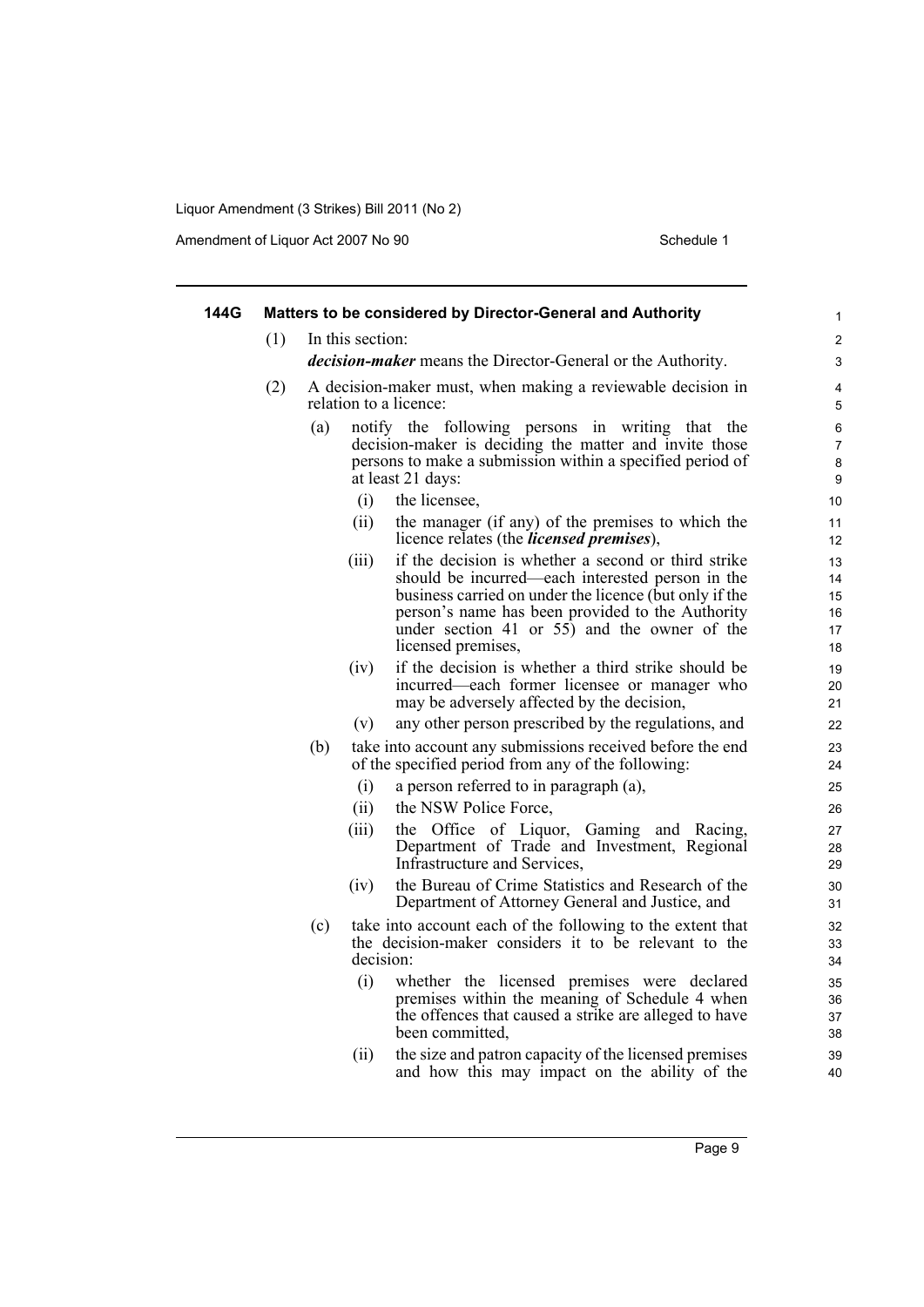Schedule 1 Amendment of Liquor Act 2007 No 90

licensee or manager to prevent the commission of prescribed offences,

- (iii) the history and nature of the commission of prescribed offences by relevant persons in relation to the licence or on or in relation to the licensed premises,
- (iv) the history and nature of violent incidents that have occurred in connection with the licensed premises,
- (v) whether other action would be preferable,
- (vi) whether there have been changes to the persons who are the licensee, manager or business owner,
- (vii) whether there have been changes to the business practices in respect of the business carried on under the licence,
- (viii) any other matter prescribed by the regulations.
- (3) Nothing in this section prevents a decision-maker from taking into account any other matter that the decision-maker thinks is relevant to the proper making of a decision under this Part.
- (4) A decision-maker must, as soon as practicable after making a decision under this Part, give notice in writing of the decision, the reasons for the decision and any right of review in respect of the decision to each person that is required to be notified by the decision-maker under subsection (2) (a) in respect of the decision.
- (5) A submission provided to a decision-maker under subsection (2) (b) (i) may not be used for the purposes of prosecuting an offence under this Act.
- (6) The regulations may prescribe guidelines setting out how the matters referred to in subsection (2) (c) are to be taken into account by a decision-maker.

### **Division 3 Reviews and appeals**

### **144H Reviews generally**

- (1) An application for the review of a reviewable decision may be made by a person who is required to be notified of the decision under section 144G no later than 21 days after the person receives the notification.
- (2) The application is to be made to the Authority in the case of a decision of the Director-General and to the Administrative Decisions Tribunal in the case of a decision of the Authority.

32 33

31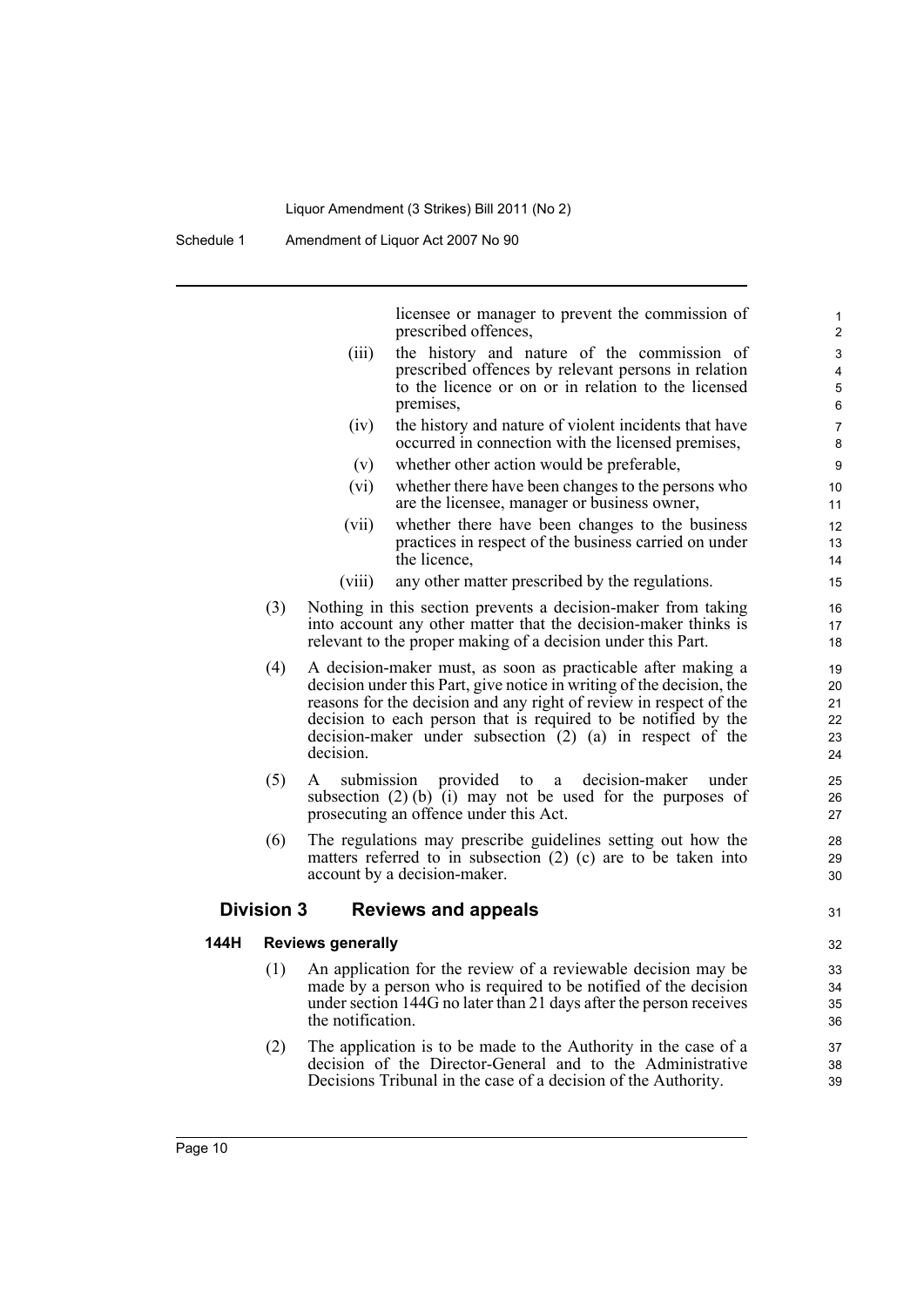Amendment of Liquor Act 2007 No 90 Schedule 1

|      | (3)            | Part 2 of Chapter 5 of the Administrative Decisions Tribunal Act<br>1997 does not apply to an application to the Administrative<br>Decisions Tribunal for a review of a decision of the Authority<br>under this Part.                                                                                                                                                                                                                                                                                                                                                                  | 1<br>$\overline{2}$<br>3<br>$\overline{4}$         |
|------|----------------|----------------------------------------------------------------------------------------------------------------------------------------------------------------------------------------------------------------------------------------------------------------------------------------------------------------------------------------------------------------------------------------------------------------------------------------------------------------------------------------------------------------------------------------------------------------------------------------|----------------------------------------------------|
|      | (4)            | An application for a review operates to stay the reviewable<br>decision unless the body conducting the review otherwise directs.                                                                                                                                                                                                                                                                                                                                                                                                                                                       | 5<br>6                                             |
|      | (5)            | The operation of any remedial action taken in respect of a strike<br>is suspended during any time that the decision to impose the<br>strike is stayed.                                                                                                                                                                                                                                                                                                                                                                                                                                 | 7<br>8<br>9                                        |
|      | (6)            | In determining an application for review under this section, the<br>body conducting the review must take into account any matter<br>that was required to be taken into account in making the<br>reviewable decision that is the subject of the review.                                                                                                                                                                                                                                                                                                                                 | 10<br>11<br>12<br>13                               |
| 1441 |                | <b>Reviews by Authority</b>                                                                                                                                                                                                                                                                                                                                                                                                                                                                                                                                                            | 14                                                 |
|      | (1)            | In determining an application for review under this Division, the<br>Authority may:                                                                                                                                                                                                                                                                                                                                                                                                                                                                                                    | 15<br>16                                           |
|      |                | confirm the decision the subject of the application, or<br>(a)                                                                                                                                                                                                                                                                                                                                                                                                                                                                                                                         | 17                                                 |
|      |                | (b)<br>vary the decision, or                                                                                                                                                                                                                                                                                                                                                                                                                                                                                                                                                           | 18                                                 |
|      |                | revoke the decision.<br>(c)                                                                                                                                                                                                                                                                                                                                                                                                                                                                                                                                                            | 19                                                 |
|      | (2)            | The Director-General is to give effect to any decision of the<br>Authority under this Division to vary or revoke the decision the<br>subject of the application for review.                                                                                                                                                                                                                                                                                                                                                                                                            | 20<br>21<br>22                                     |
|      | (3)            | The Authority may not make any decision in relation to an<br>application for review under this Division unless a member of the<br>Authority who is or has been a Judge, or has been an Australian<br>lawyer for at least 7 years, is present at the meeting of the<br>Authority or the committee of the Authority at which the decision<br>of the Authority is made.                                                                                                                                                                                                                   | 23<br>24<br>25<br>26<br>27<br>28                   |
| 144J | <b>Appeals</b> |                                                                                                                                                                                                                                                                                                                                                                                                                                                                                                                                                                                        | 29                                                 |
|      | (1)            | An appeal against a conviction for a prescribed offence does not<br>operate to prevent a strike being incurred as a result of the<br>commission of the offence or to prevent the taking of remedial<br>action in respect of such a strike but an appeal does operate to<br>suspend the operation of any such remedial action until the<br>appeal is determined or withdrawn.<br>Note. If the appeal is successful and the conviction is overturned a strike<br>based on the conviction is revoked and any remedial action taken as a<br>result of such a strike ceases to have effect. | 30<br>31<br>32<br>33<br>34<br>35<br>36<br>37<br>38 |
|      |                |                                                                                                                                                                                                                                                                                                                                                                                                                                                                                                                                                                                        |                                                    |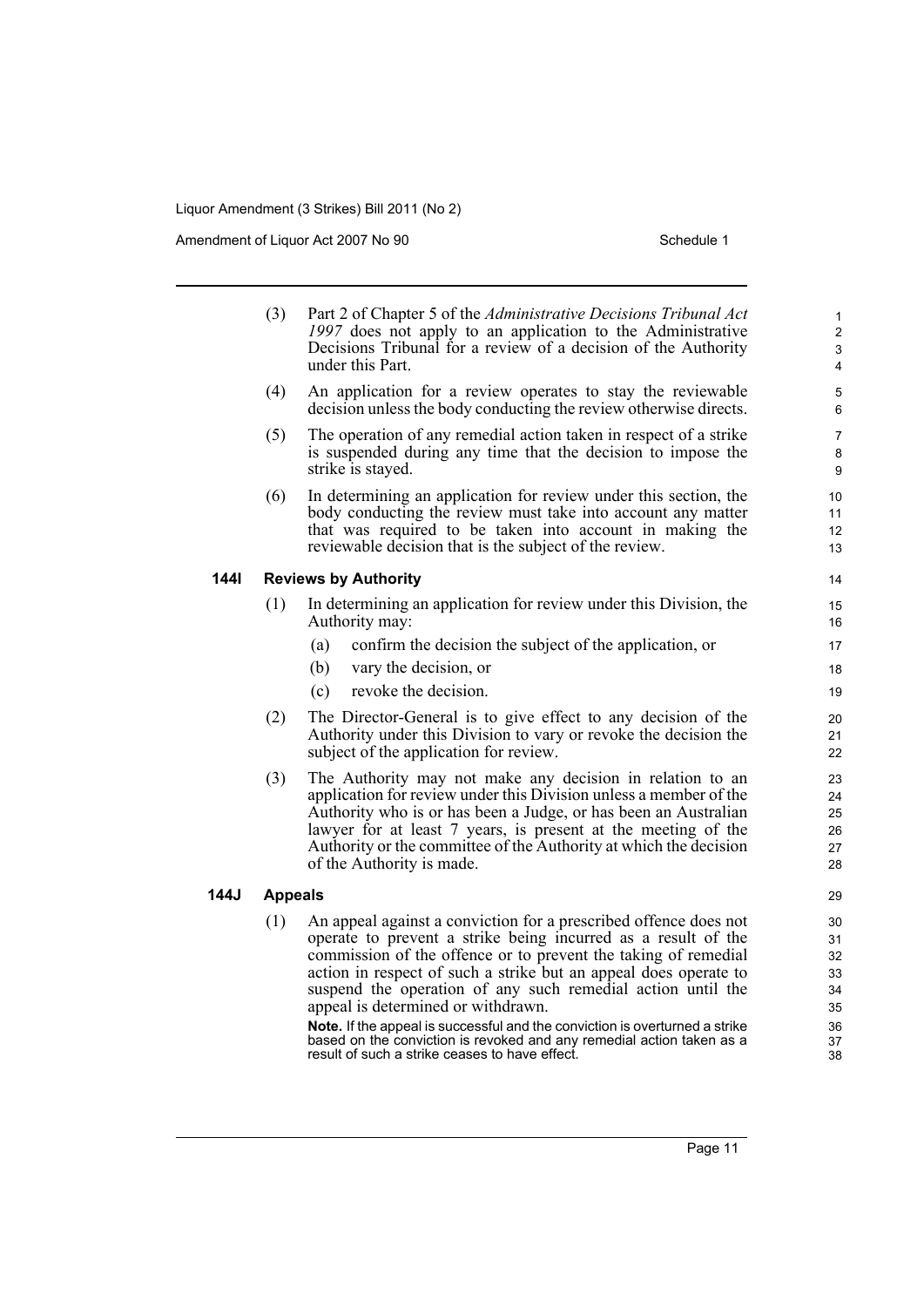Schedule 1 Amendment of Liquor Act 2007 No 90

| (2) | The Director-General or the Authority may, if satisfied that<br>circumstances have changed during the period that the operation |
|-----|---------------------------------------------------------------------------------------------------------------------------------|
|     |                                                                                                                                 |
|     | of remedial action is suspended under this section, replace the                                                                 |
|     | remedial action with any remedial action that the                                                                               |
|     | Director-General or the Authority could have taken had those                                                                    |
|     | changed circumstances applied when the relevant strike was                                                                      |
|     | incurred.                                                                                                                       |

21

### **144K Review of Part**

| (1)                  | The Minister is to review this Part to determine whether the     |  |
|----------------------|------------------------------------------------------------------|--|
|                      | policy objectives of the Part remain valid and whether the terms |  |
|                      | of the Part remain appropriate for securing those objectives.    |  |
| $\sim$ $\sim$ $\sim$ |                                                                  |  |

- (2) The review is to be undertaken as soon as possible after the period of 4 years from the commencement of this Part.
- (3) A report on the outcome of the review is to be tabled in each House of Parliament within 12 months after the end of the period of 4 years.

### **[3] Section 150 Penalty notices** Insert "or 9A" after "Part 9" in section 150 (5).

| [4] | <b>Schedule 1 Savings and transitional provisions</b> | 19 |
|-----|-------------------------------------------------------|----|
|     | Insert at the end of clause $1(1)$ :                  | 20 |

*Liquor Amendment (3 Strikes) Act 2011*